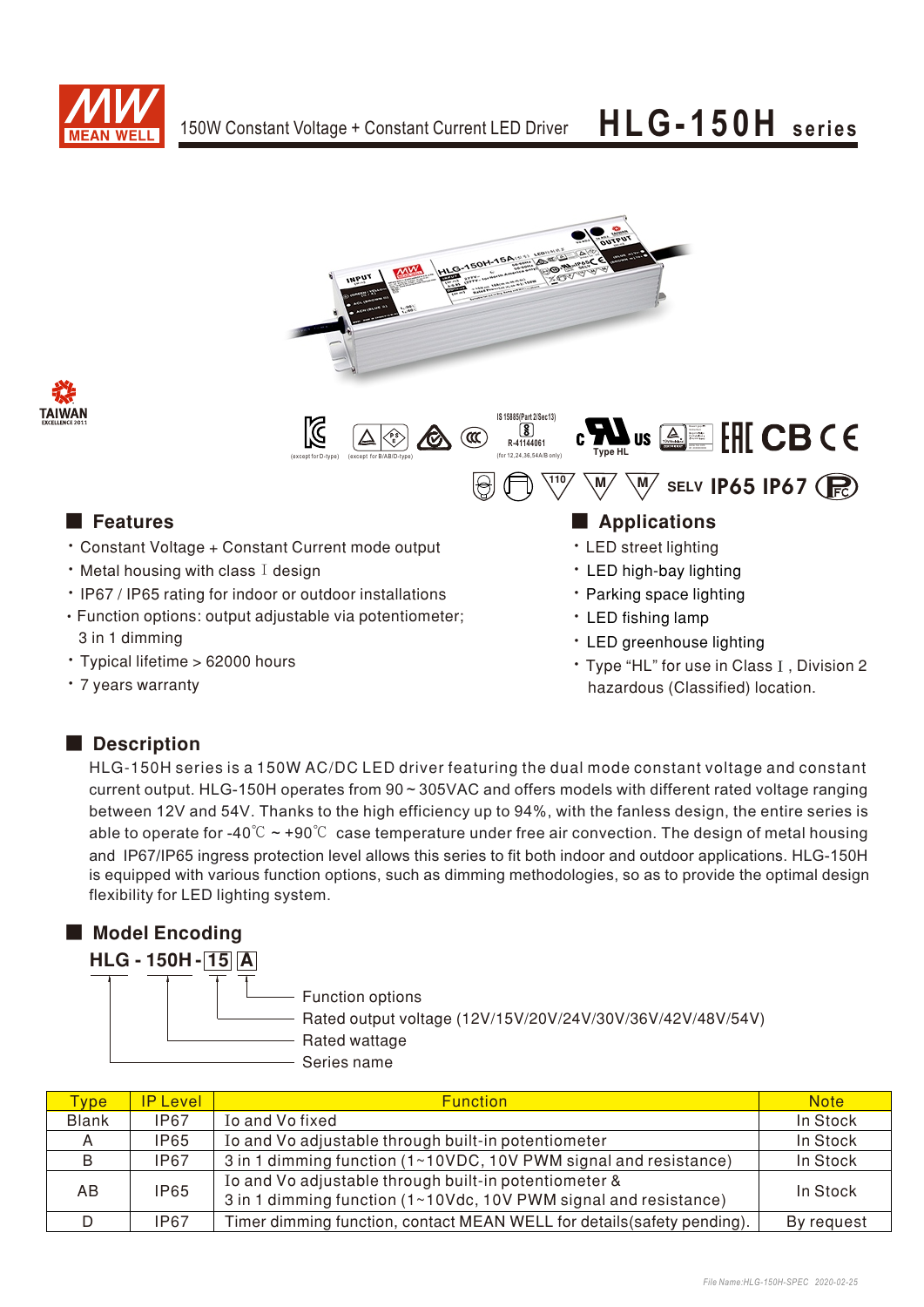

### **SPECIFICATION**

| <b>MODEL</b>        |                                                                                                                                                                                                                                                                                   | HLG-150H-12                                                                                                                                                                                                                                        | HLG-150H-15                                                                                                                                                  | HLG-150H-20    | HLG-150H-24                                                 | HLG-150H-30 | HLG-150H-36  | HLG-150H-42   | HLG-150H-48   | HLG-150H-54   |  |  |
|---------------------|-----------------------------------------------------------------------------------------------------------------------------------------------------------------------------------------------------------------------------------------------------------------------------------|----------------------------------------------------------------------------------------------------------------------------------------------------------------------------------------------------------------------------------------------------|--------------------------------------------------------------------------------------------------------------------------------------------------------------|----------------|-------------------------------------------------------------|-------------|--------------|---------------|---------------|---------------|--|--|
|                     | <b>DC VOLTAGE</b>                                                                                                                                                                                                                                                                 | 12V                                                                                                                                                                                                                                                | 15V                                                                                                                                                          | <b>20V</b>     | <b>24V</b>                                                  | 30V         | 36V          | 42V           | 48V           | 54V           |  |  |
|                     | CONSTANT CURRENT REGION Note.4 6~12V                                                                                                                                                                                                                                              |                                                                                                                                                                                                                                                    | $7.5 - 15V$                                                                                                                                                  | $10 - 20V$     | $12 - 24V$                                                  | $15 - 30V$  | $18 - 36V$   | $21 - 42V$    | $24 - 48V$    | $27 - 54V$    |  |  |
|                     | <b>RATED CURRENT</b>                                                                                                                                                                                                                                                              | 12.5A                                                                                                                                                                                                                                              | 10A                                                                                                                                                          | 7.5A           | 6.3A                                                        | 5A          | 4.2A         | 3.6A          | 3.2A          | 2.8A          |  |  |
|                     | <b>RATED POWER</b>                                                                                                                                                                                                                                                                | 150W                                                                                                                                                                                                                                               | 150W                                                                                                                                                         | 150W           | 151.2W                                                      | 150W        | 151.2W       | 151.2W        | 153.6W        | 151.2W        |  |  |
|                     | RIPPLE & NOISE (max.) Note.2 150mVp-p                                                                                                                                                                                                                                             |                                                                                                                                                                                                                                                    | 150mVp-p                                                                                                                                                     | 150mVp-p       | 150mVp-p                                                    |             |              |               |               | 200mVp-p      |  |  |
|                     |                                                                                                                                                                                                                                                                                   |                                                                                                                                                                                                                                                    |                                                                                                                                                              |                |                                                             | 200mVp-p    | 200mVp-p     | 200mVp-p      | 200mVp-p      |               |  |  |
|                     | <b>VOLTAGE ADJ. RANGE</b>                                                                                                                                                                                                                                                         | Adjustable for A/AB-Type only (via built-in potentiometer)                                                                                                                                                                                         |                                                                                                                                                              |                |                                                             |             |              |               |               |               |  |  |
| <b>OUTPUT</b>       |                                                                                                                                                                                                                                                                                   | $17 - 22V$<br>$33 - 40V$<br>$38 - 46V$<br>$10.8 \sim 13.5V$   13.5 ~ 17V<br>$22 - 27V$<br>$27 - 33V$<br>$43 - 53V$<br>$49 - 58V$                                                                                                                   |                                                                                                                                                              |                |                                                             |             |              |               |               |               |  |  |
|                     | <b>CURRENT ADJ. RANGE</b>                                                                                                                                                                                                                                                         | Adjustable for A/AB-Type only (via built-in potentiometer)                                                                                                                                                                                         |                                                                                                                                                              |                |                                                             |             |              |               |               |               |  |  |
|                     |                                                                                                                                                                                                                                                                                   | $7.5 - 12.5A$                                                                                                                                                                                                                                      | $6 - 10A$                                                                                                                                                    | $4.5 - 7.5A$   | $3.8 - 6.3A$                                                | $3~$ ~ 5A   | $2.5 - 4.2A$ | $2.16 - 3.6A$ | $1.92 - 3.2A$ | $1.68 - 2.8A$ |  |  |
|                     | <b>VOLTAGE TOLERANCE Note.3</b> $\pm$ 2.5%                                                                                                                                                                                                                                        |                                                                                                                                                                                                                                                    | ±2.0%                                                                                                                                                        | ±1.0%          | ±1.0%                                                       | ±1.0%       | ±1.0%        | ±1.0%         | ±1.0%         | ±1.0%         |  |  |
|                     | <b>LINE REGULATION</b>                                                                                                                                                                                                                                                            | $\pm 0.5\%$                                                                                                                                                                                                                                        | ±0.5%                                                                                                                                                        | ±0.5%          | ±0.5%                                                       | ±0.5%       | ±0.5%        | ±0.5%         | ±0.5%         | ±0.5%         |  |  |
|                     | <b>LOAD REGULATION</b>                                                                                                                                                                                                                                                            | ±2.0%                                                                                                                                                                                                                                              | ±1.5%                                                                                                                                                        | ±1.0%          | ±0.5%                                                       | ±0.5%       | ±0.5%        | ±0.5%         | $\pm 0.5\%$   | ±0.5%         |  |  |
|                     | <b>SETUP, RISE TIME</b>                                                                                                                                                                                                                                                           | Note.6 1000ms, 200ms/115VAC<br>500ms, 200ms/230VAC                                                                                                                                                                                                 |                                                                                                                                                              |                |                                                             |             |              |               |               |               |  |  |
|                     | HOLD UP TIME (Typ.)                                                                                                                                                                                                                                                               | 16ms / 115VAC, 230VAC                                                                                                                                                                                                                              |                                                                                                                                                              |                |                                                             |             |              |               |               |               |  |  |
|                     | <b>VOLTAGE RANGE</b><br>Note.5                                                                                                                                                                                                                                                    | $90 \sim 305$ VAC<br>$127 - 431VDC$                                                                                                                                                                                                                |                                                                                                                                                              |                |                                                             |             |              |               |               |               |  |  |
|                     |                                                                                                                                                                                                                                                                                   | (Please refer to "STATIC CHARACTERISTIC" section)                                                                                                                                                                                                  |                                                                                                                                                              |                |                                                             |             |              |               |               |               |  |  |
|                     | <b>FREQUENCY RANGE</b>                                                                                                                                                                                                                                                            | $47 \sim 63$ Hz                                                                                                                                                                                                                                    |                                                                                                                                                              |                |                                                             |             |              |               |               |               |  |  |
|                     | POWER FACTOR (Typ.)                                                                                                                                                                                                                                                               | PF≧0.98/115VAC, PF≧0.95/230VAC, PF≧0.92/277VAC @ full load                                                                                                                                                                                         |                                                                                                                                                              |                |                                                             |             |              |               |               |               |  |  |
|                     |                                                                                                                                                                                                                                                                                   | (Please refer to "POWER FACTOR (PF) CHARACTERISTIC" section)                                                                                                                                                                                       |                                                                                                                                                              |                |                                                             |             |              |               |               |               |  |  |
|                     | <b>TOTAL HARMONIC DISTORTION</b>                                                                                                                                                                                                                                                  | THD<20% (@load≧60%/115VAC,230VAC; @load≧75%/277VAC)                                                                                                                                                                                                |                                                                                                                                                              |                |                                                             |             |              |               |               |               |  |  |
| <b>INPUT</b>        |                                                                                                                                                                                                                                                                                   |                                                                                                                                                                                                                                                    |                                                                                                                                                              |                | (Please refer to "TOTAL HARMONIC DISTORTION (THD)" section) |             |              |               |               |               |  |  |
|                     | <b>EFFICIENCY (Typ.)</b>                                                                                                                                                                                                                                                          | 91.5%                                                                                                                                                                                                                                              | 92%                                                                                                                                                          | 93%            | 93%                                                         | 93.5%       | 93.5%        | 94%           | 94%           | 94%           |  |  |
|                     | <b>AC CURRENT (Typ.)</b>                                                                                                                                                                                                                                                          | 1.7A/115VAC                                                                                                                                                                                                                                        |                                                                                                                                                              | 0.75A / 230VAC | 0.7A/277VAC                                                 |             |              |               |               |               |  |  |
|                     | <b>INRUSH CURRENT (Typ.)</b>                                                                                                                                                                                                                                                      | COLD START 65A(twidth=425µs measured at 50% Ipeak) at 230VAC; Per NEMA 410                                                                                                                                                                         |                                                                                                                                                              |                |                                                             |             |              |               |               |               |  |  |
|                     | MAX. No. of PSUs on 16A                                                                                                                                                                                                                                                           | 4 units (circuit breaker of type B) / 7 units (circuit breaker of type C) at 230VAC                                                                                                                                                                |                                                                                                                                                              |                |                                                             |             |              |               |               |               |  |  |
|                     | <b>CIRCUIT BREAKER</b>                                                                                                                                                                                                                                                            |                                                                                                                                                                                                                                                    |                                                                                                                                                              |                |                                                             |             |              |               |               |               |  |  |
|                     | <b>LEAKAGE CURRENT</b>                                                                                                                                                                                                                                                            | <0.75mA/277VAC                                                                                                                                                                                                                                     |                                                                                                                                                              |                |                                                             |             |              |               |               |               |  |  |
|                     | <b>OVER CURRENT</b>                                                                                                                                                                                                                                                               | $95 - 108%$                                                                                                                                                                                                                                        |                                                                                                                                                              |                |                                                             |             |              |               |               |               |  |  |
|                     |                                                                                                                                                                                                                                                                                   | Constant current limiting, recovers automatically after fault condition is removed                                                                                                                                                                 |                                                                                                                                                              |                |                                                             |             |              |               |               |               |  |  |
| <b>PROTECTION</b>   | <b>SHORT CIRCUIT</b>                                                                                                                                                                                                                                                              | Constant current limiting, recovers automatically after fault condition is removed<br>$14 - 17V$                                                                                                                                                   |                                                                                                                                                              |                |                                                             |             |              |               |               |               |  |  |
|                     | <b>OVER VOLTAGE</b>                                                                                                                                                                                                                                                               | $47 - 53V$<br>$54 - 63V$<br>$18 - 21V$<br>$23 - 27V$<br>$28 - 34V$<br>$34 - 38V$<br>$41 - 46V$<br>$59 - 65V$                                                                                                                                       |                                                                                                                                                              |                |                                                             |             |              |               |               |               |  |  |
|                     |                                                                                                                                                                                                                                                                                   | Shut down o/p voltage with auto-recovery or re-power on to recovery<br>Shut down o/p voltage, recovers automatically after temperature goes down                                                                                                   |                                                                                                                                                              |                |                                                             |             |              |               |               |               |  |  |
|                     | <b>OVER TEMPERATURE</b><br><b>WORKING TEMP.</b>                                                                                                                                                                                                                                   | Tcase=-40~+90°C (Please refer to "OUTPUT LOAD vs TEMPERATURE" section)                                                                                                                                                                             |                                                                                                                                                              |                |                                                             |             |              |               |               |               |  |  |
|                     | <b>MAX. CASE TEMP.</b>                                                                                                                                                                                                                                                            | Tcase= $+90^{\circ}$ C                                                                                                                                                                                                                             |                                                                                                                                                              |                |                                                             |             |              |               |               |               |  |  |
|                     | <b>WORKING HUMIDITY</b>                                                                                                                                                                                                                                                           | $20 \sim 95\%$ RH non-condensing                                                                                                                                                                                                                   |                                                                                                                                                              |                |                                                             |             |              |               |               |               |  |  |
| <b>ENVIRONMENT</b>  | <b>STORAGE TEMP., HUMIDITY</b>                                                                                                                                                                                                                                                    | $-40 \sim +80^{\circ}$ C, 10 ~ 95% RH                                                                                                                                                                                                              |                                                                                                                                                              |                |                                                             |             |              |               |               |               |  |  |
|                     | <b>TEMP. COEFFICIENT</b>                                                                                                                                                                                                                                                          | $\pm$ 0.03%/°C (0~60°C)                                                                                                                                                                                                                            |                                                                                                                                                              |                |                                                             |             |              |               |               |               |  |  |
|                     | <b>VIBRATION</b>                                                                                                                                                                                                                                                                  |                                                                                                                                                                                                                                                    | 10 $\sim$ 500Hz, 5G 12min./1 cycle, period for 72min. each along X, Y, Z axes                                                                                |                |                                                             |             |              |               |               |               |  |  |
|                     |                                                                                                                                                                                                                                                                                   | UL8750(type"HL"), CSA C22.2 No. 250.0-08; EN/AS/NZS 61347-1, EN/AS/NZS 61347-2-13 independent; GB19510.1, GB19510.14;                                                                                                                              |                                                                                                                                                              |                |                                                             |             |              |               |               |               |  |  |
|                     | <b>SAFETY STANDARDS</b>                                                                                                                                                                                                                                                           | IP65 or IP67; J61347-1, J61347-2-13(except for B,AB and D-type), BIS IS15885(for 12,24,36,54A/B only), EAC TP TC 004;                                                                                                                              |                                                                                                                                                              |                |                                                             |             |              |               |               |               |  |  |
|                     |                                                                                                                                                                                                                                                                                   | KC61347-1, KC61347-2-13 (except for D-type) approved; Design refer to UL60950-1, TUV EN60950-1                                                                                                                                                     |                                                                                                                                                              |                |                                                             |             |              |               |               |               |  |  |
| <b>SAFETY &amp;</b> | <b>WITHSTAND VOLTAGE</b>                                                                                                                                                                                                                                                          |                                                                                                                                                                                                                                                    |                                                                                                                                                              |                |                                                             |             |              |               |               |               |  |  |
| <b>EMC</b>          | <b>ISOLATION RESISTANCE</b>                                                                                                                                                                                                                                                       | I/P-O/P:3.75KVAC I/P-FG:2KVAC O/P-FG:1.5KVAC<br>I/P-O/P, I/P-FG, O/P-FG:100M Ohms / 500VDC / 25 °C/ 70% RH                                                                                                                                         |                                                                                                                                                              |                |                                                             |             |              |               |               |               |  |  |
|                     |                                                                                                                                                                                                                                                                                   | Compliance to EN55015, EN55032 (CISPR32) Class B, EN61000-3-2 Class C (@ load≧60%); EN61000-3-3,                                                                                                                                                   |                                                                                                                                                              |                |                                                             |             |              |               |               |               |  |  |
|                     | <b>EMC EMISSION</b>                                                                                                                                                                                                                                                               | GB17743 and GB17625.1, EAC TP TC 020                                                                                                                                                                                                               |                                                                                                                                                              |                |                                                             |             |              |               |               |               |  |  |
|                     | <b>EMC IMMUNITY</b>                                                                                                                                                                                                                                                               | Compliance to EN61000-4-2,3,4,5,6,8,11, EN61547, EN55024, light industry level (surge immunity Line-Earth 4KV, Line-Line 2KV), EAC TP TC 020                                                                                                       |                                                                                                                                                              |                |                                                             |             |              |               |               |               |  |  |
| <b>OTHERS</b>       | <b>MTBF</b>                                                                                                                                                                                                                                                                       | MIL-HDBK-217F $(25^{\circ}C)$<br>192.2K hrs min.                                                                                                                                                                                                   |                                                                                                                                                              |                |                                                             |             |              |               |               |               |  |  |
|                     | <b>DIMENSION</b>                                                                                                                                                                                                                                                                  | 228*68*38.8mm                                                                                                                                                                                                                                      |                                                                                                                                                              |                |                                                             |             |              |               |               |               |  |  |
|                     | <b>PACKING</b>                                                                                                                                                                                                                                                                    | 1.15Kg; 12pcs/14.8Kg/0.8CUFT                                                                                                                                                                                                                       |                                                                                                                                                              |                |                                                             |             |              |               |               |               |  |  |
| <b>NOTE</b>         | 1. All parameters NOT specially mentioned are measured at 230VAC input, rated current and 25°C of ambient temperature.                                                                                                                                                            |                                                                                                                                                                                                                                                    |                                                                                                                                                              |                |                                                             |             |              |               |               |               |  |  |
|                     | 2. Ripple & noise are measured at 20MHz of bandwidth by using a 12" twisted pair-wire terminated with a 0.1uf & 47uf parallel capacitor.                                                                                                                                          |                                                                                                                                                                                                                                                    |                                                                                                                                                              |                |                                                             |             |              |               |               |               |  |  |
|                     | 3. Tolerance: includes set up tolerance, line regulation and load regulation.<br>4. Please refer to "DRIVING METHODS OF LED MODULE".                                                                                                                                              |                                                                                                                                                                                                                                                    |                                                                                                                                                              |                |                                                             |             |              |               |               |               |  |  |
|                     |                                                                                                                                                                                                                                                                                   | 5. De-rating may be needed under low input voltages. Please refer to "STATIC CHARACTERISTIC" sections for details.<br>6. Length of set up time is measured at first cold start. Turning ON/OFF the driver may lead to increase of the set up time. |                                                                                                                                                              |                |                                                             |             |              |               |               |               |  |  |
|                     |                                                                                                                                                                                                                                                                                   |                                                                                                                                                                                                                                                    |                                                                                                                                                              |                |                                                             |             |              |               |               |               |  |  |
|                     | 7. The driver is considered as a component that will be operated in combination with final equipment. Since EMC performance will be affected by the<br>complete installation, the final equipment manufacturers must re-qualify EMC Directive on the complete installation again. |                                                                                                                                                                                                                                                    |                                                                                                                                                              |                |                                                             |             |              |               |               |               |  |  |
|                     |                                                                                                                                                                                                                                                                                   |                                                                                                                                                                                                                                                    |                                                                                                                                                              |                |                                                             |             |              |               |               |               |  |  |
|                     | 8. To fulfill requirements of the latest ErP regulation for lighting fixtures, this LED driver can only be used behind a switch without permanently<br>connected to the mains.                                                                                                    |                                                                                                                                                                                                                                                    |                                                                                                                                                              |                |                                                             |             |              |               |               |               |  |  |
|                     |                                                                                                                                                                                                                                                                                   |                                                                                                                                                                                                                                                    | 9. This series meets the typical life expectancy of >62,000 hours of operation when Tcase, particularly (tc) point (or TMP, per DLC), is about 80°C or less. |                |                                                             |             |              |               |               |               |  |  |
|                     | 10. Please refer to the warranty statement on MEAN WELL's website at http://www.meanwell.com.<br>11. The ambient temperature derating of 3.5°C/1000m with fanless models and of 5°C/1000m with fan models for operating altitude higher than 2000m(6500ft).                       |                                                                                                                                                                                                                                                    |                                                                                                                                                              |                |                                                             |             |              |               |               |               |  |  |
|                     |                                                                                                                                                                                                                                                                                   |                                                                                                                                                                                                                                                    |                                                                                                                                                              |                |                                                             |             |              |               |               |               |  |  |
|                     | 12. For any application note and IP water proof function installation caution, please refer our user manual before using.                                                                                                                                                         |                                                                                                                                                                                                                                                    |                                                                                                                                                              |                |                                                             |             |              |               |               |               |  |  |
|                     | https://www.meanwell.com/Upload/PDF/LED EN.pdf                                                                                                                                                                                                                                    |                                                                                                                                                                                                                                                    |                                                                                                                                                              |                |                                                             |             |              |               |               |               |  |  |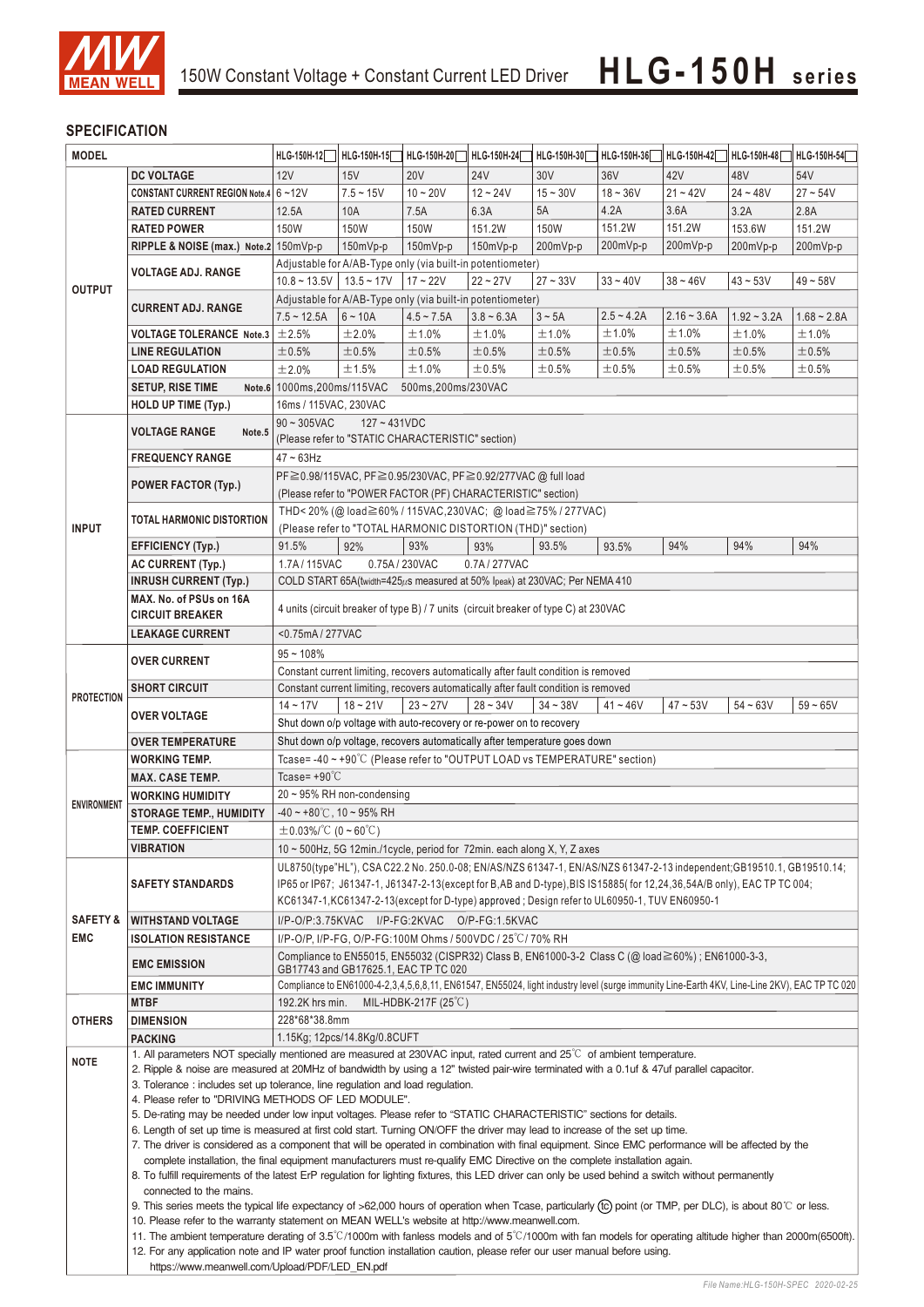

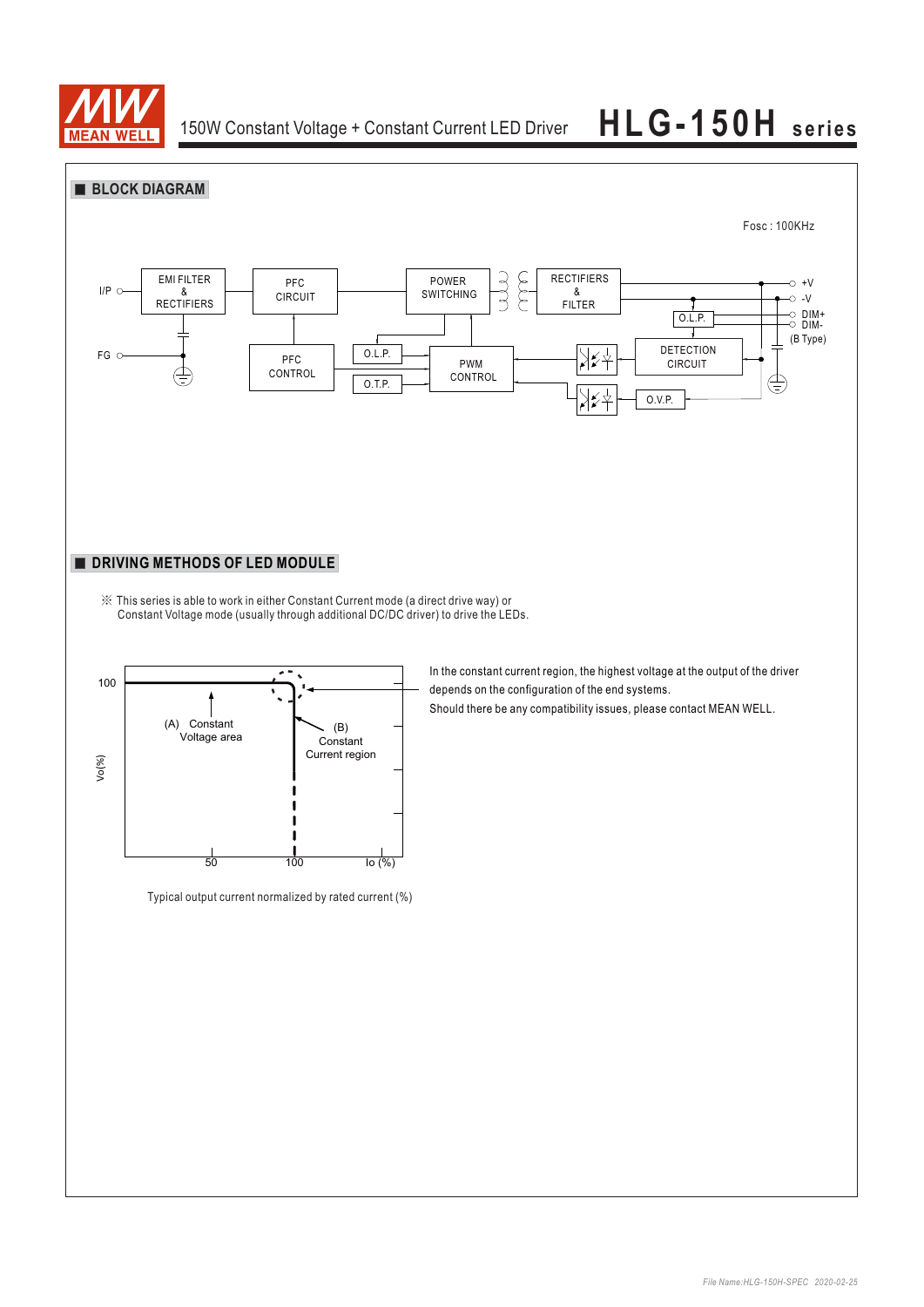

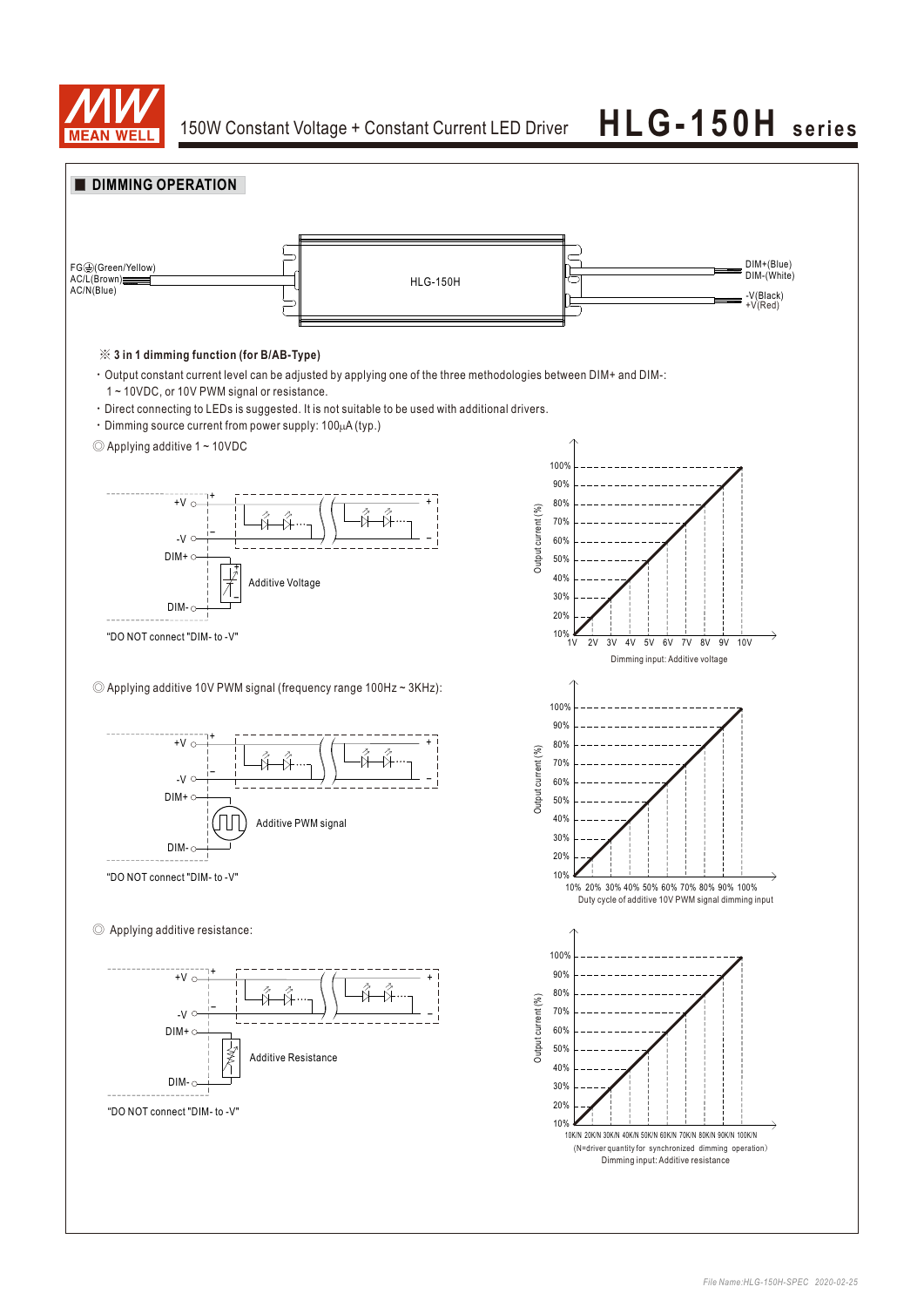

Note: In the case of turning the lighting fixture down to 0% brightness, please refer to the configuration as follow, or please contact MEAN WELL for other options.



Using a switch and relay can turn ON/OFF the lighting fixture.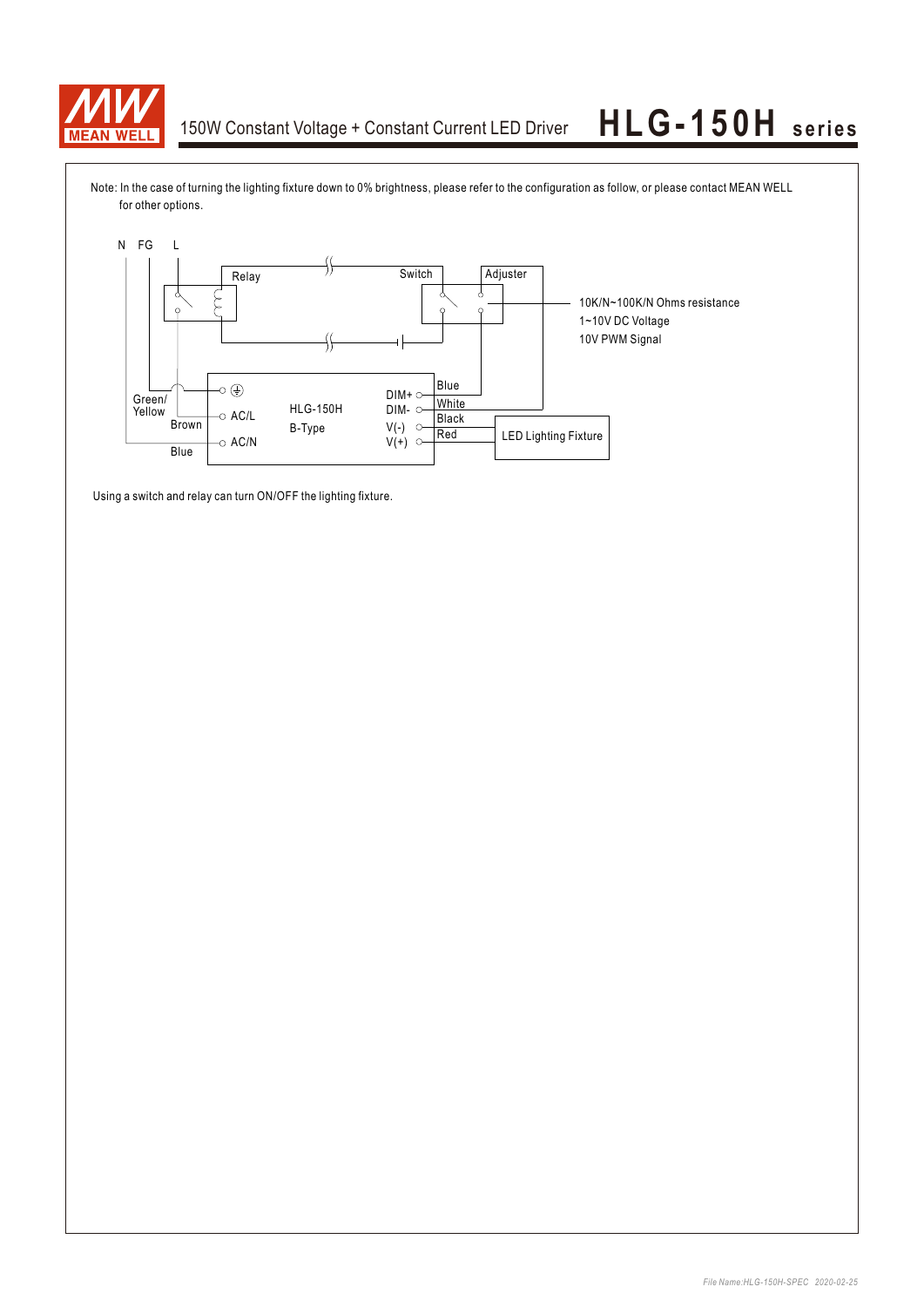

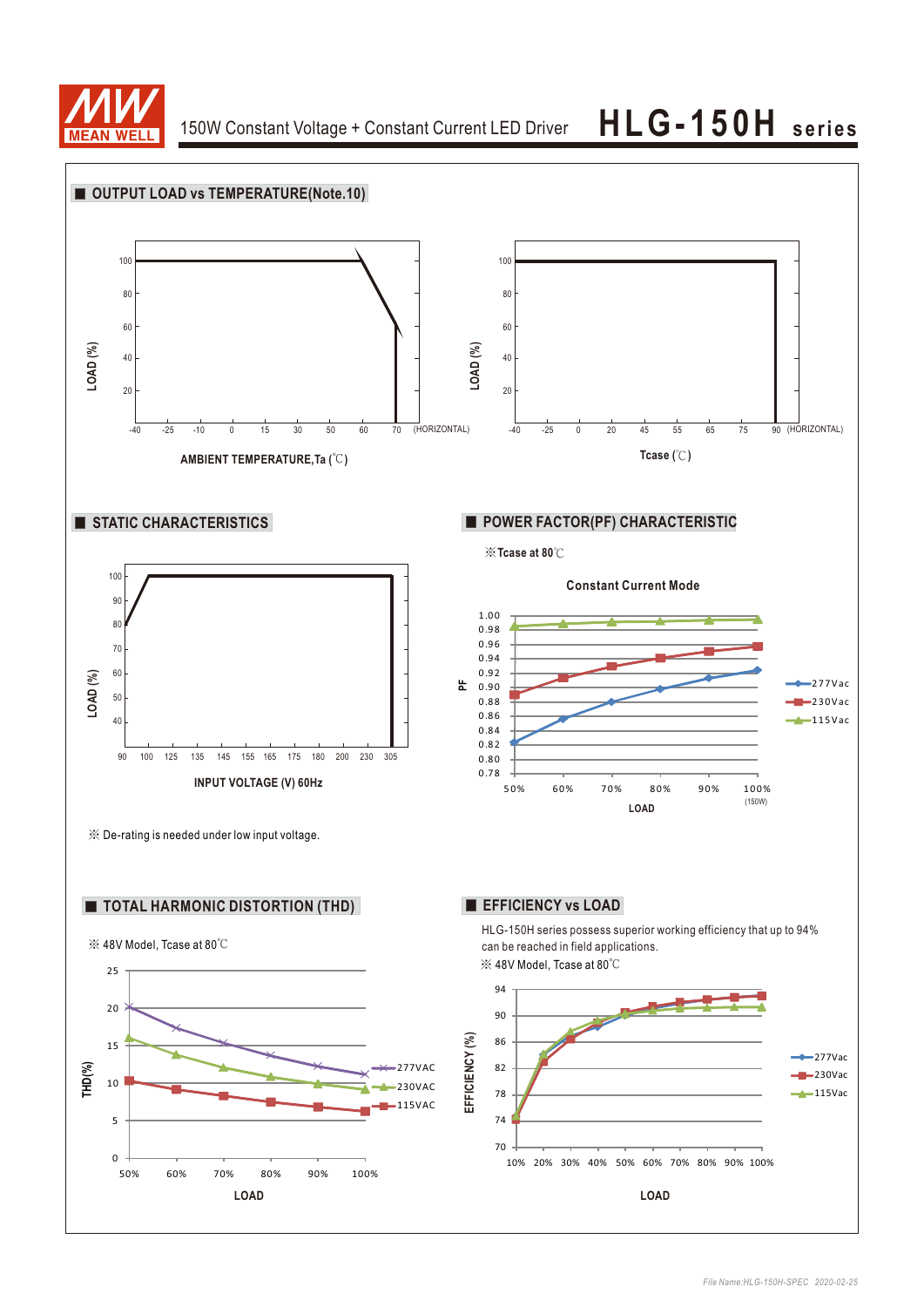

**LIFE TIME**

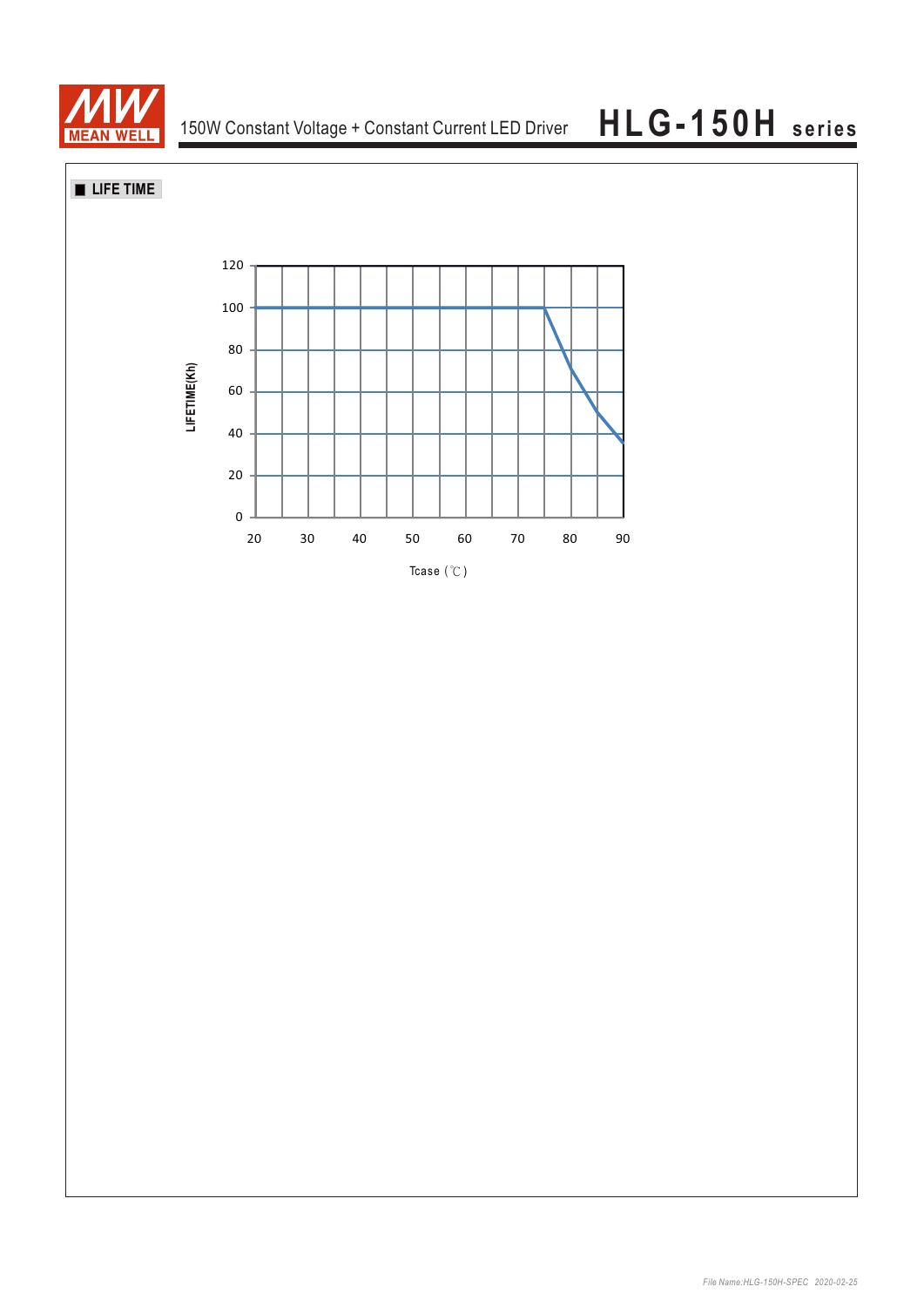

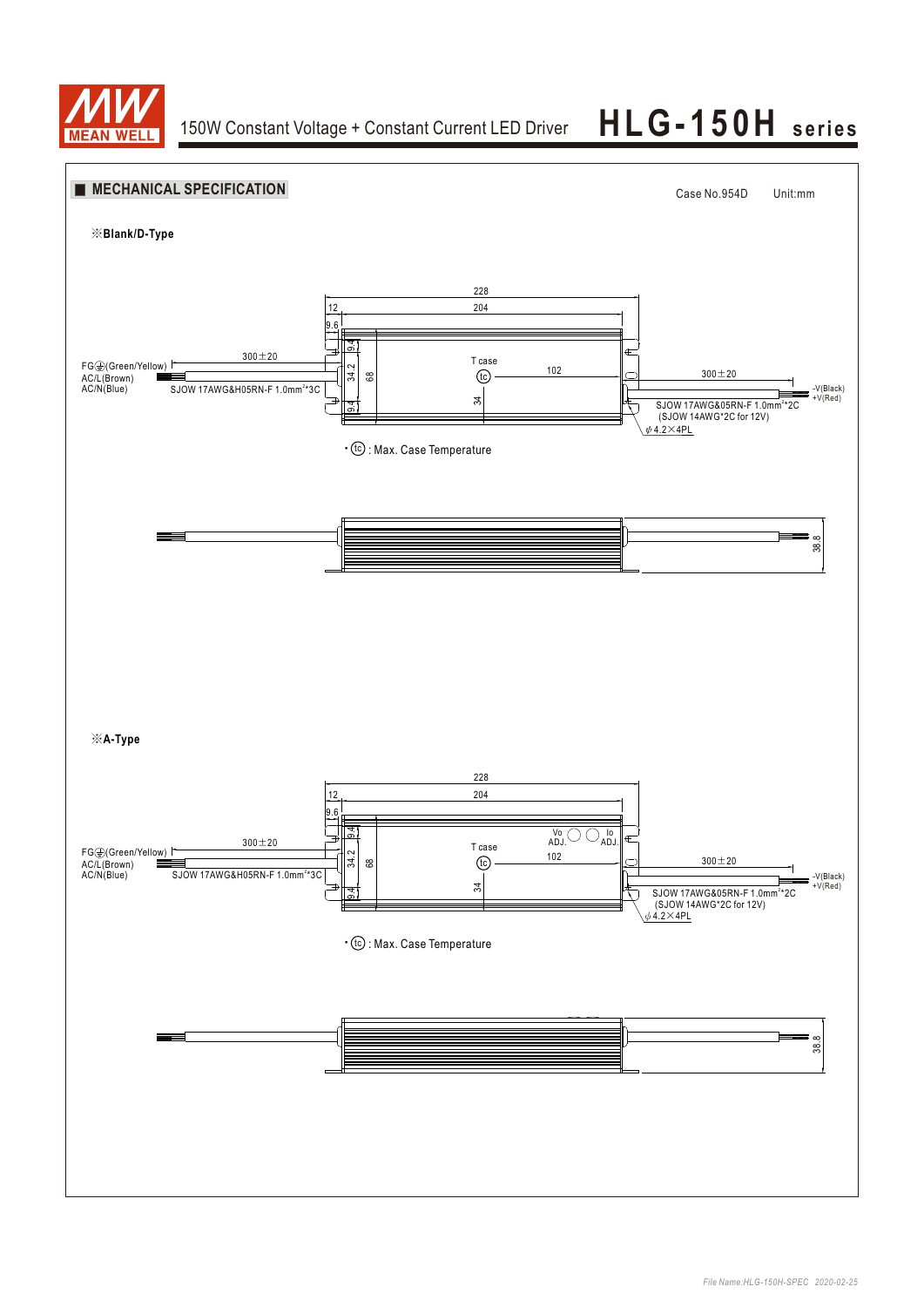